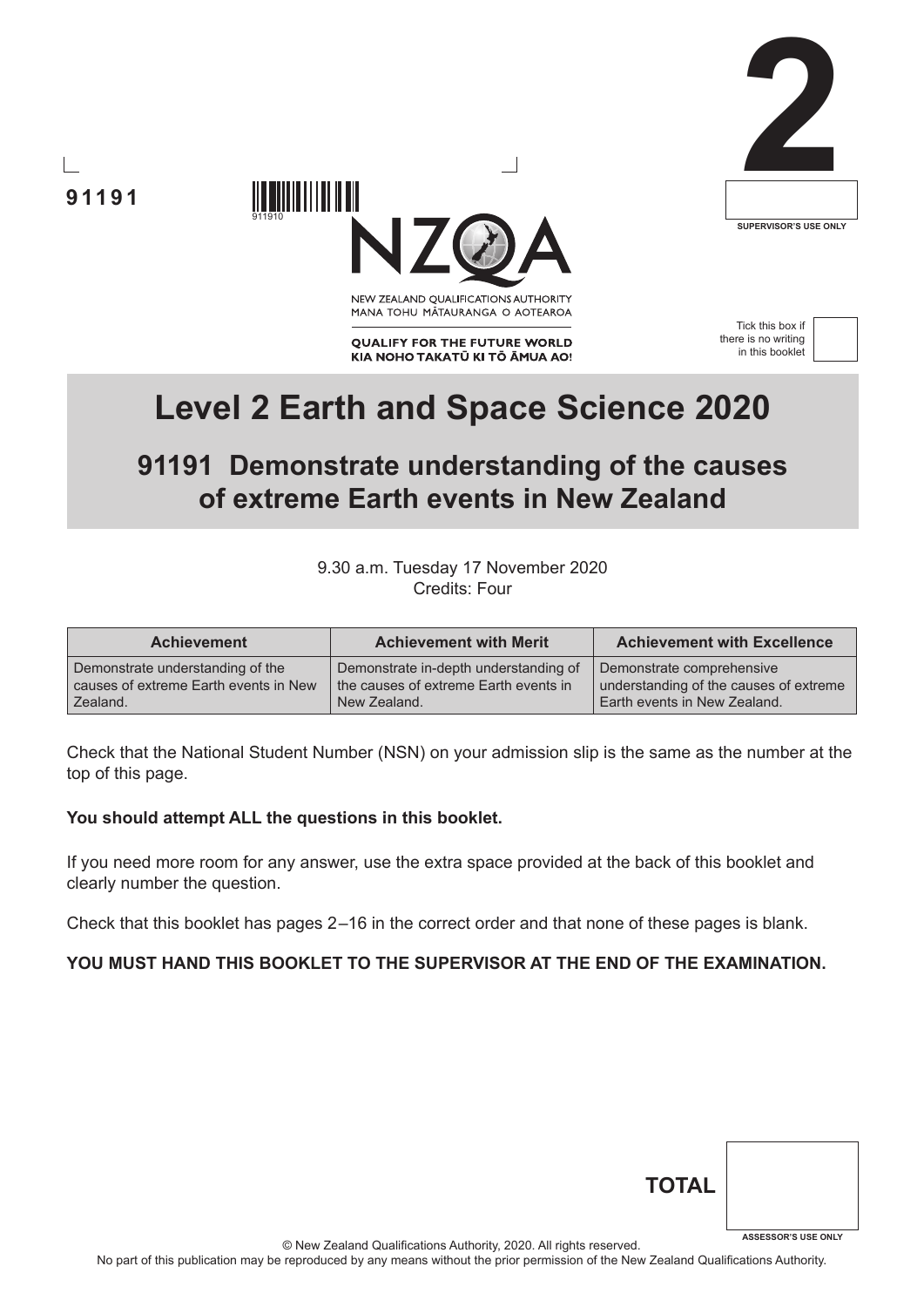

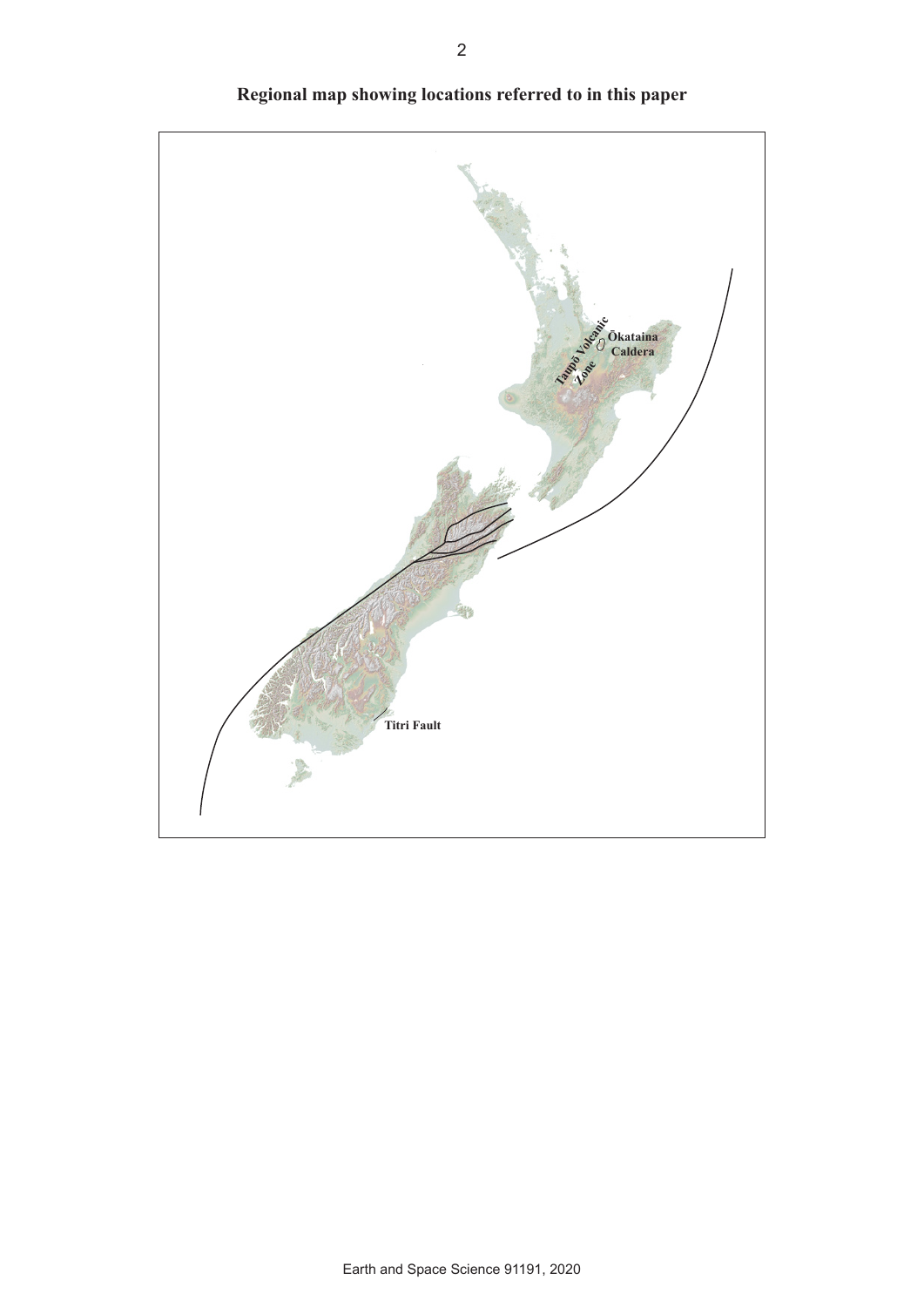**This page has been deliberately left blank. The examination starts on the following page.**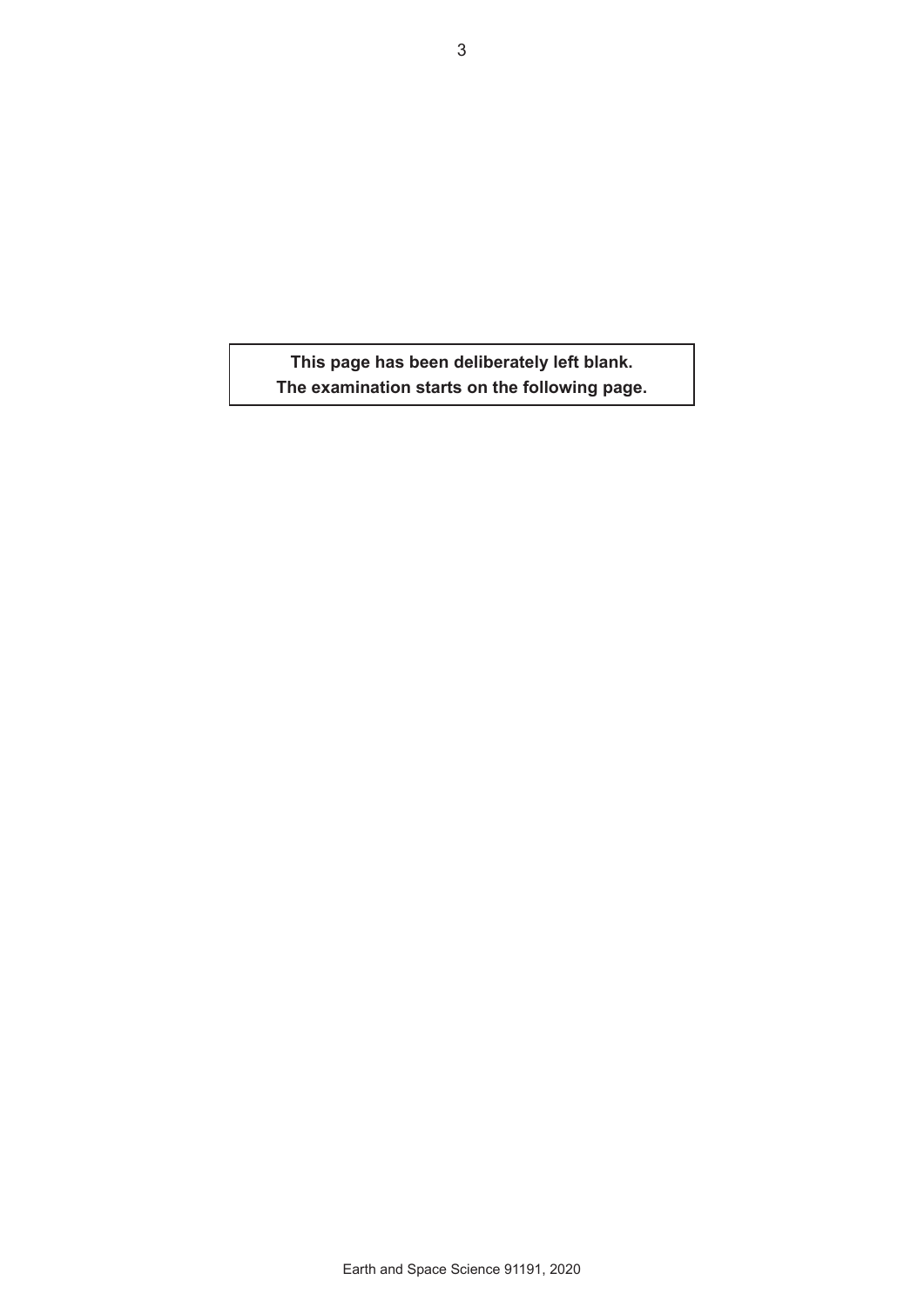4

# **QUESTION ONE: CENTRAL TAUPŌ VOLCANIC ZONE**

The central part of the Taupō Volcanic Zone (TVZ) is dominated by volcanic centres such as Ōkataina (OK). These volcanic centres are formed initially as calderas, followed by lava domes such as Haroharo.

Source: http://www.sciencedirect.com/

science/article/pii/S0012825213001748

(a) The diagram below shows how the Pacific Plate subducting under the North Island forms volcanoes in the central TVZ.

Identify the following on the diagram:

- direction of the plate movement for the Pacific Plate
- the type of crust for each plate
- the two key processes that lead to the formation of rhyolitic magma.

| Type of crust: |                                                   | Key process 2: |
|----------------|---------------------------------------------------|----------------|
| Key process 1: |                                                   |                |
|                |                                                   | Type of crust: |
|                | Source: https://teara.govt.nz/en/volcanoes/page-2 |                |



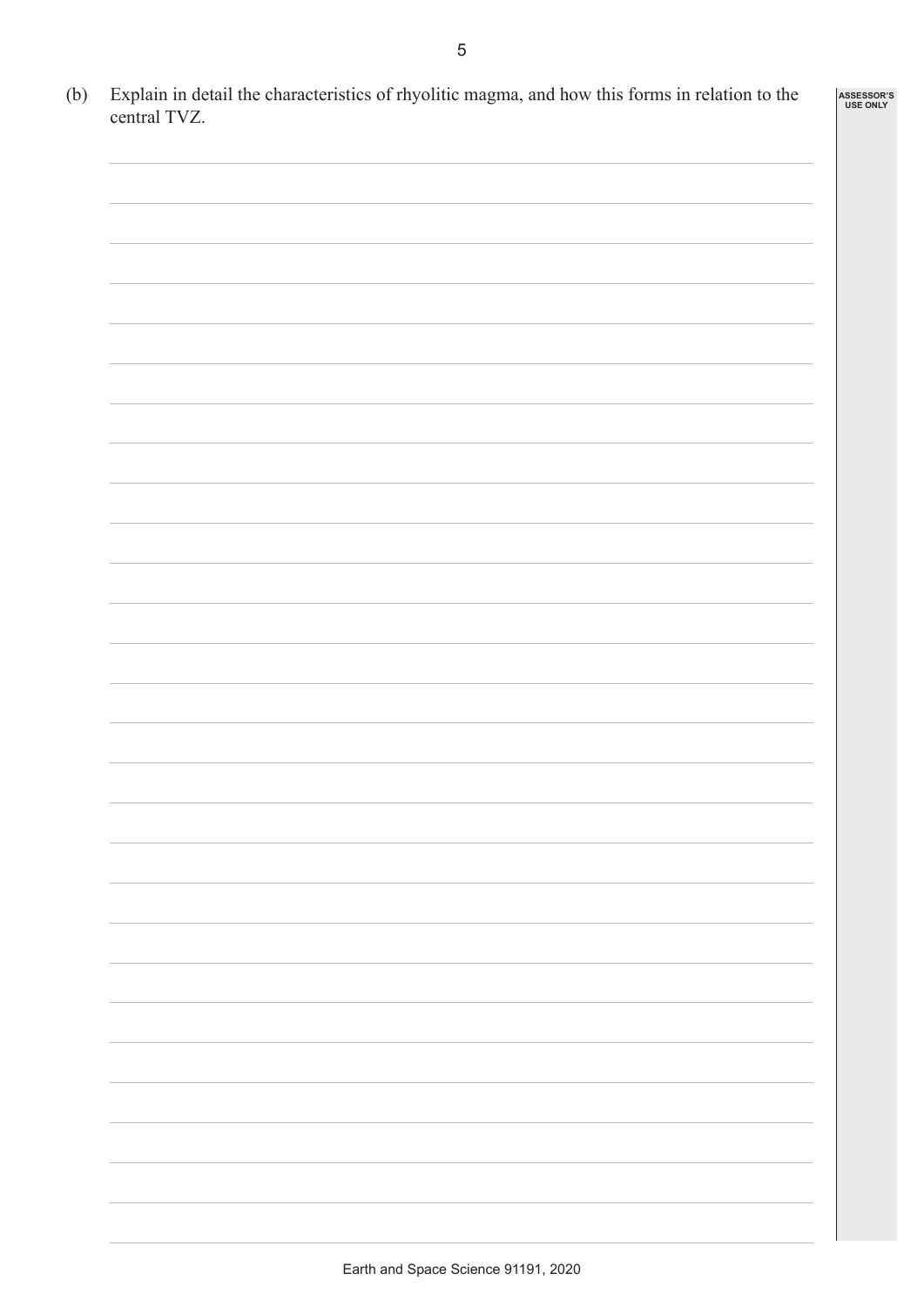(c) Discuss how rhyolitic magma leads to calderas such as Ōkataina, and dome volcanoes such as Haroharo. **ASSESSOR'S USE ONLY**

*A diagram may assist your explanation.*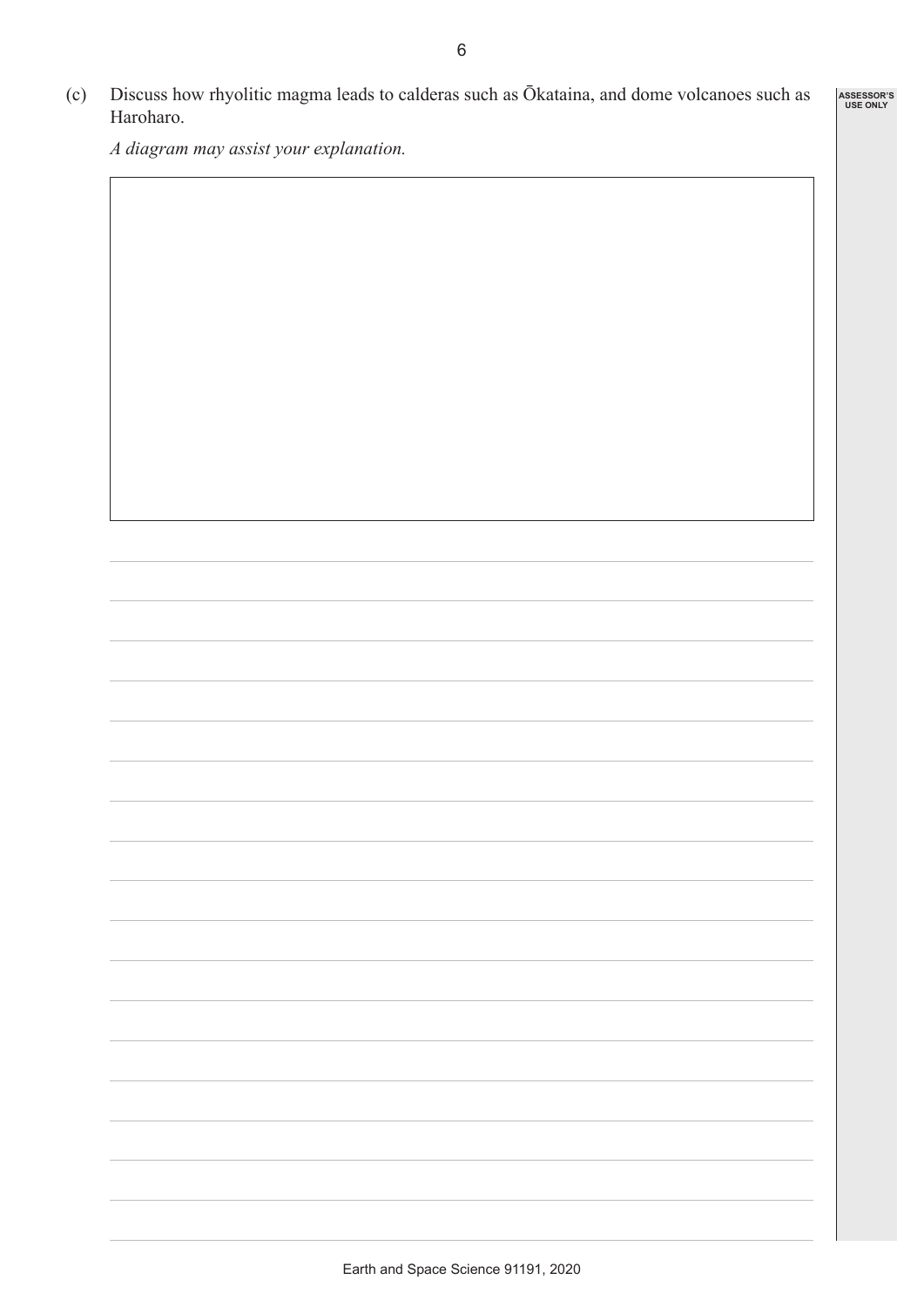| ASSESSOR'S<br>USE ONLY |
|------------------------|
|                        |
|                        |
|                        |
|                        |
|                        |
|                        |
|                        |
|                        |
|                        |
|                        |
|                        |
|                        |
|                        |
|                        |
|                        |
|                        |
|                        |
|                        |
|                        |
|                        |
|                        |
|                        |
|                        |
|                        |
|                        |
|                        |
|                        |
|                        |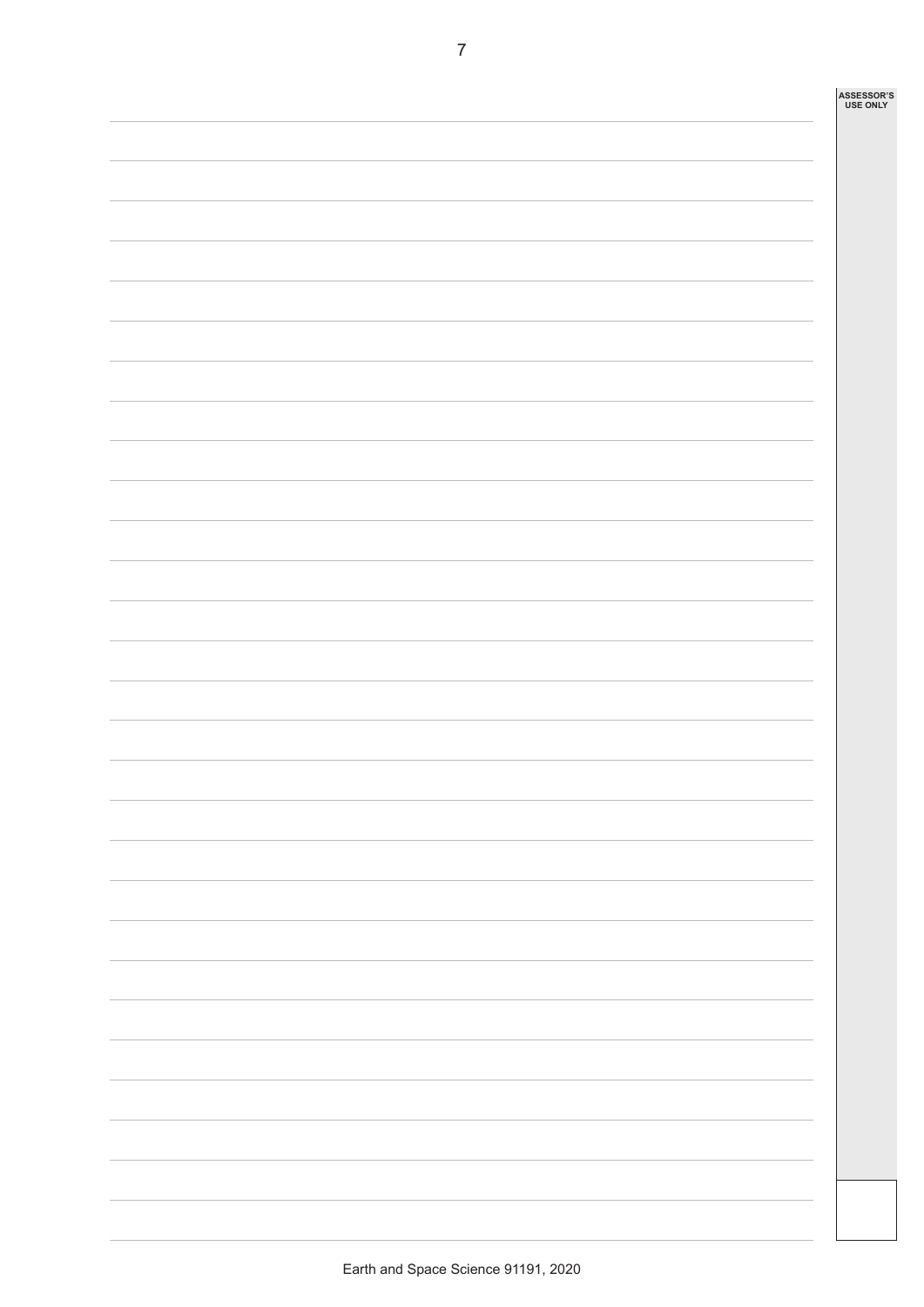## **QUESTION TWO: HIKURANGI MEGATHRUST TSUNAMI RISK**

Scientists researching the Hikurangi subduction zone have identified the risk of a future magnitude 8+ earthquake in the southern section of the zone. This may generate tsunami off the east coast of New Zealand.

(a) Draw a labelled diagram to show how movement of the Earth's crust could create a tsunami off the east coast of the North Island. Source: www.geonet.org.nz/news/1cpilUuSb4GESciU0yi0AM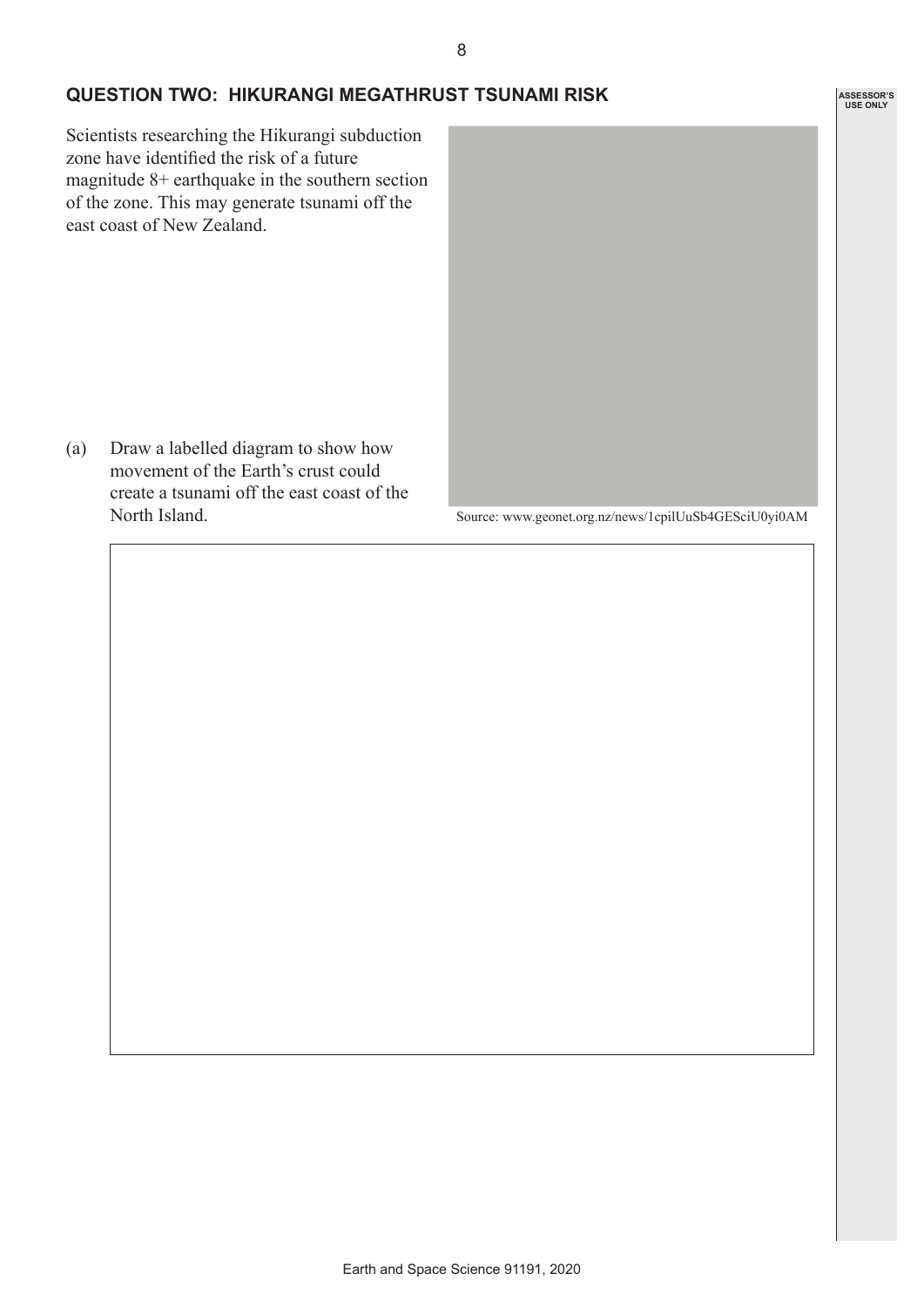(b) Discuss how energy and movement of the tectonic plates could lead to a megathrust earthquake in the Hikurangi subduction zone.

*A diagram may assist your explanation.*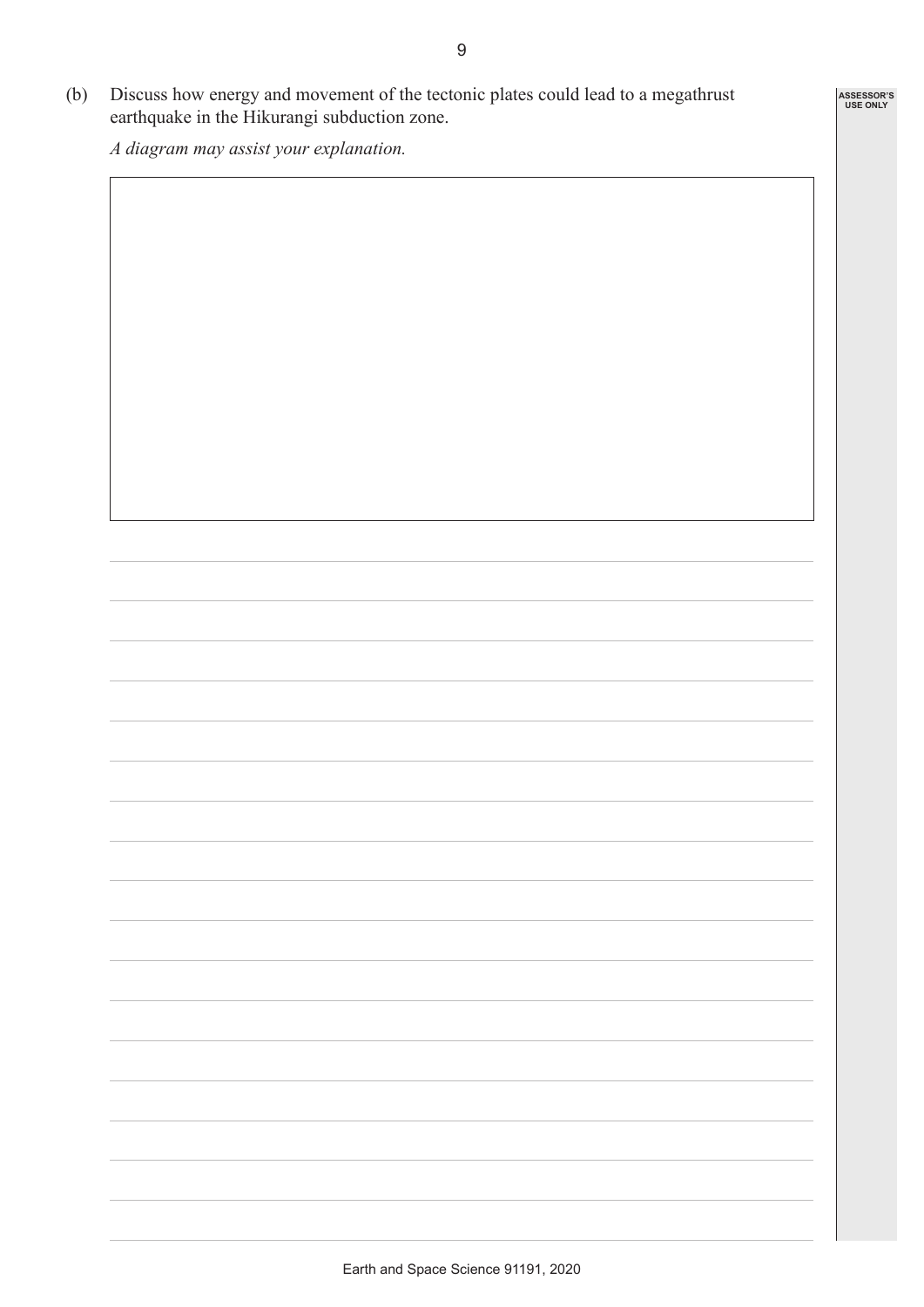(c) Explain comprehensively how energy and crust movement during a megathrust event may result in a tsunami.

*A diagram may assist your explanation.*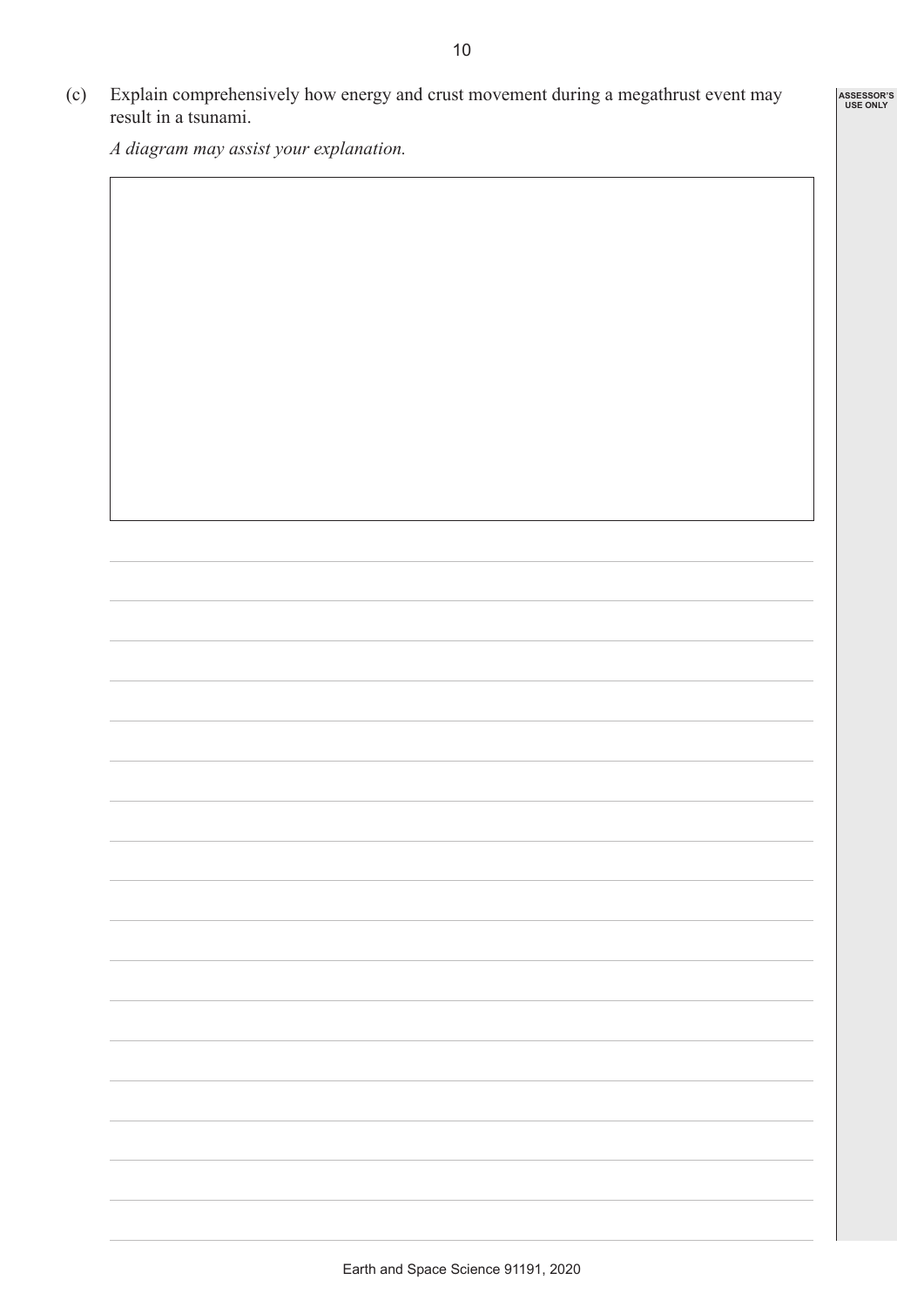| ASSESSOR'S<br>USE ONLY |
|------------------------|
|                        |
|                        |
|                        |
|                        |
|                        |
|                        |
|                        |
|                        |
|                        |
|                        |
|                        |
|                        |
|                        |
|                        |
|                        |
|                        |
|                        |
|                        |
|                        |
|                        |
|                        |
|                        |
|                        |
|                        |
|                        |
|                        |
|                        |
|                        |
|                        |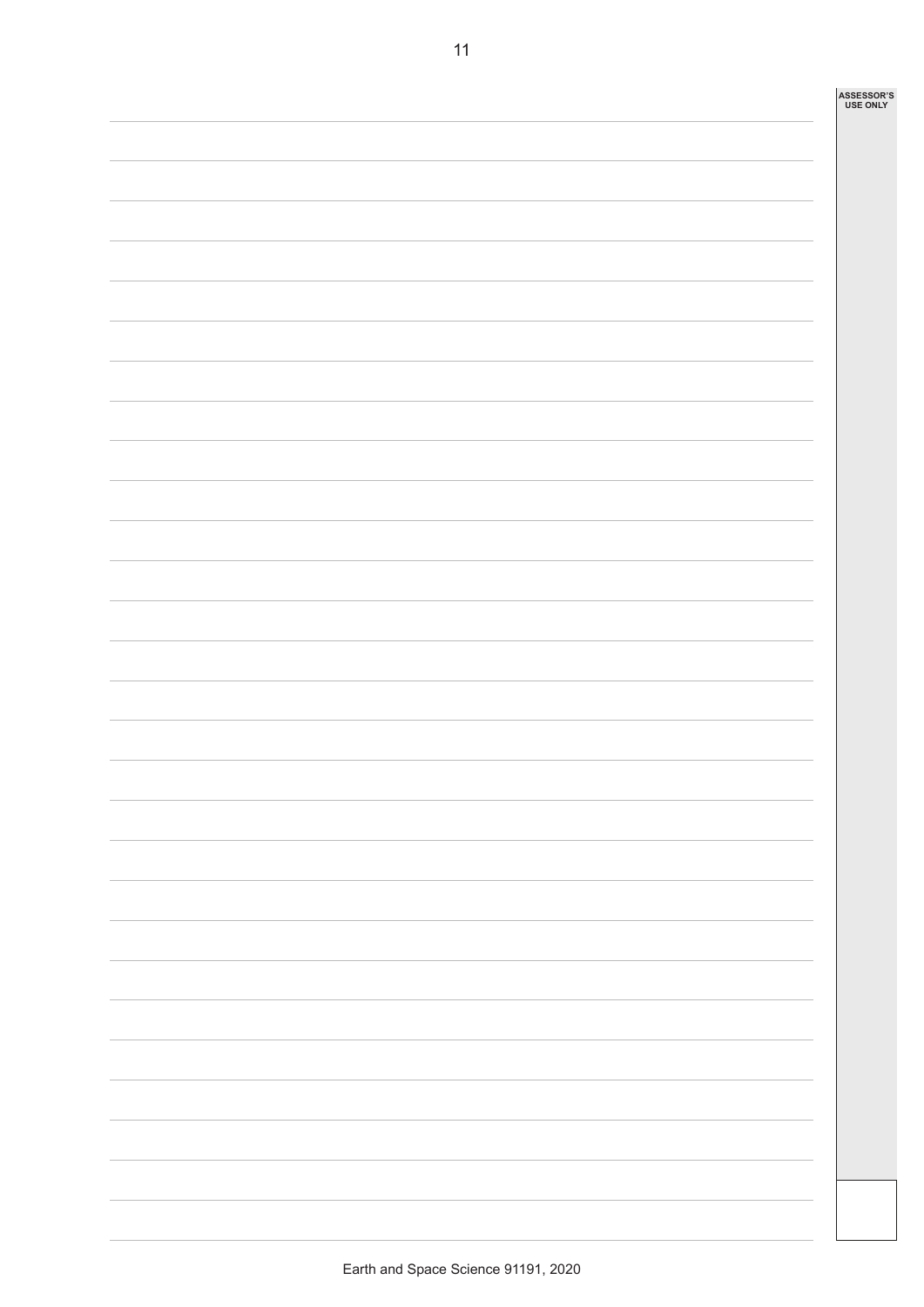# **QUESTION THREE: DUNEDIN EARTHQUAKE RISK**

Researchers have discovered that the Titri fault near Dunedin has produced earthquakes in the past. The earthquakes are thought to have been approximately 7 in magnitude and caused uplift of 3metres or more. This could mean there is a possible risk to Dunedin of future earthquakes along the Titri fault, despite Dunedin being quite far from a plate boundary.



Adapted from: https://www.linz.govt.nz/sites/default/files/ topography/topo-maps/nz-small-scale-maps/the-south.jpg

Source: www.stuff.co.nz/science/81763237/could-dunedin-behit-by-a-large-local-earthquake

(a) Label the diagrams below to identify the three main types of fault found in New Zealand.

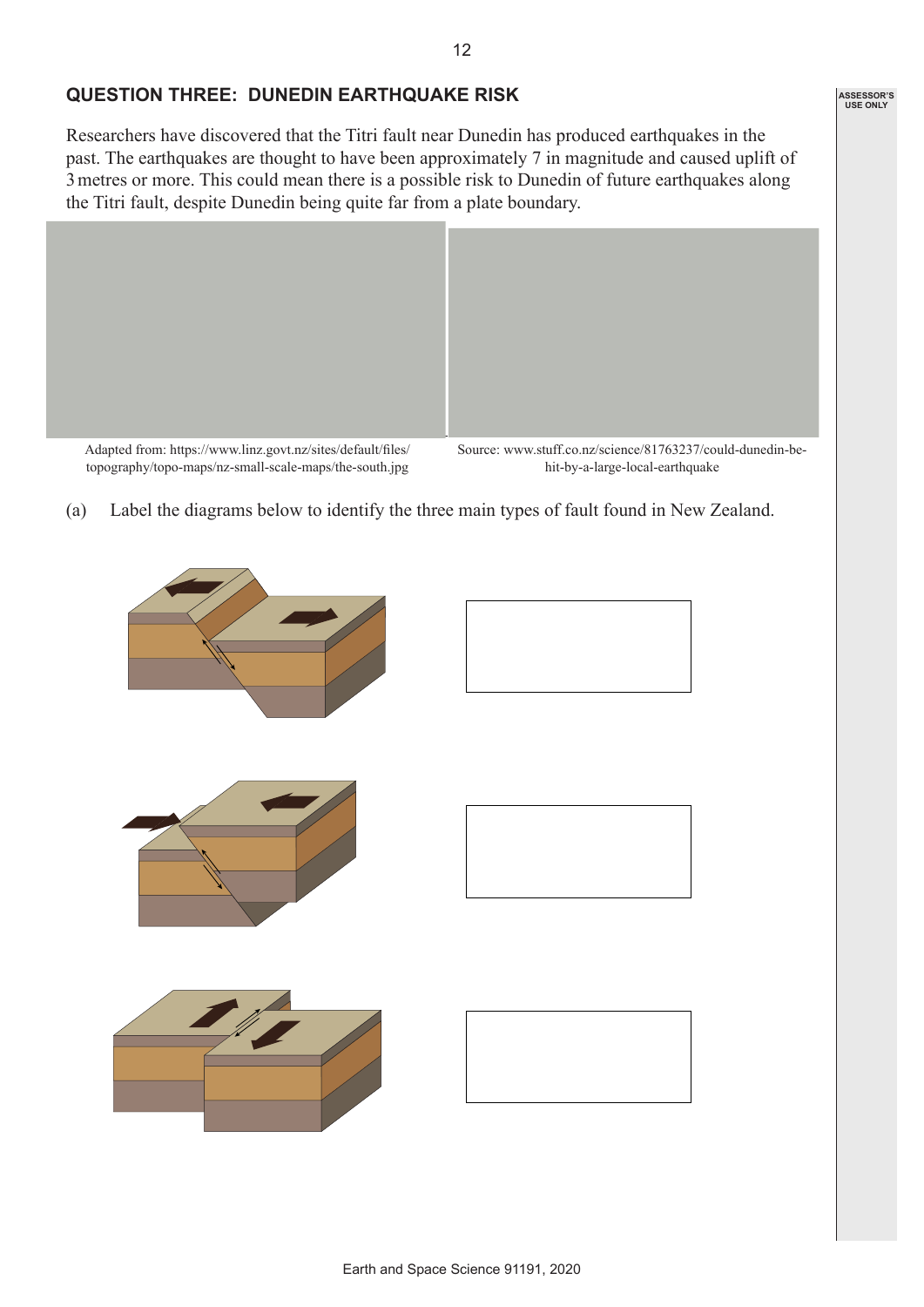(b) Explain in detail how movement of the Pacific Plate could lead to a large-magnitude earthquake along the Titri fault, which is over 200 km from the plate boundary.

*A diagram may assist your explanation*

| <b>Question Three continues</b> |
|---------------------------------|
| on the following page.          |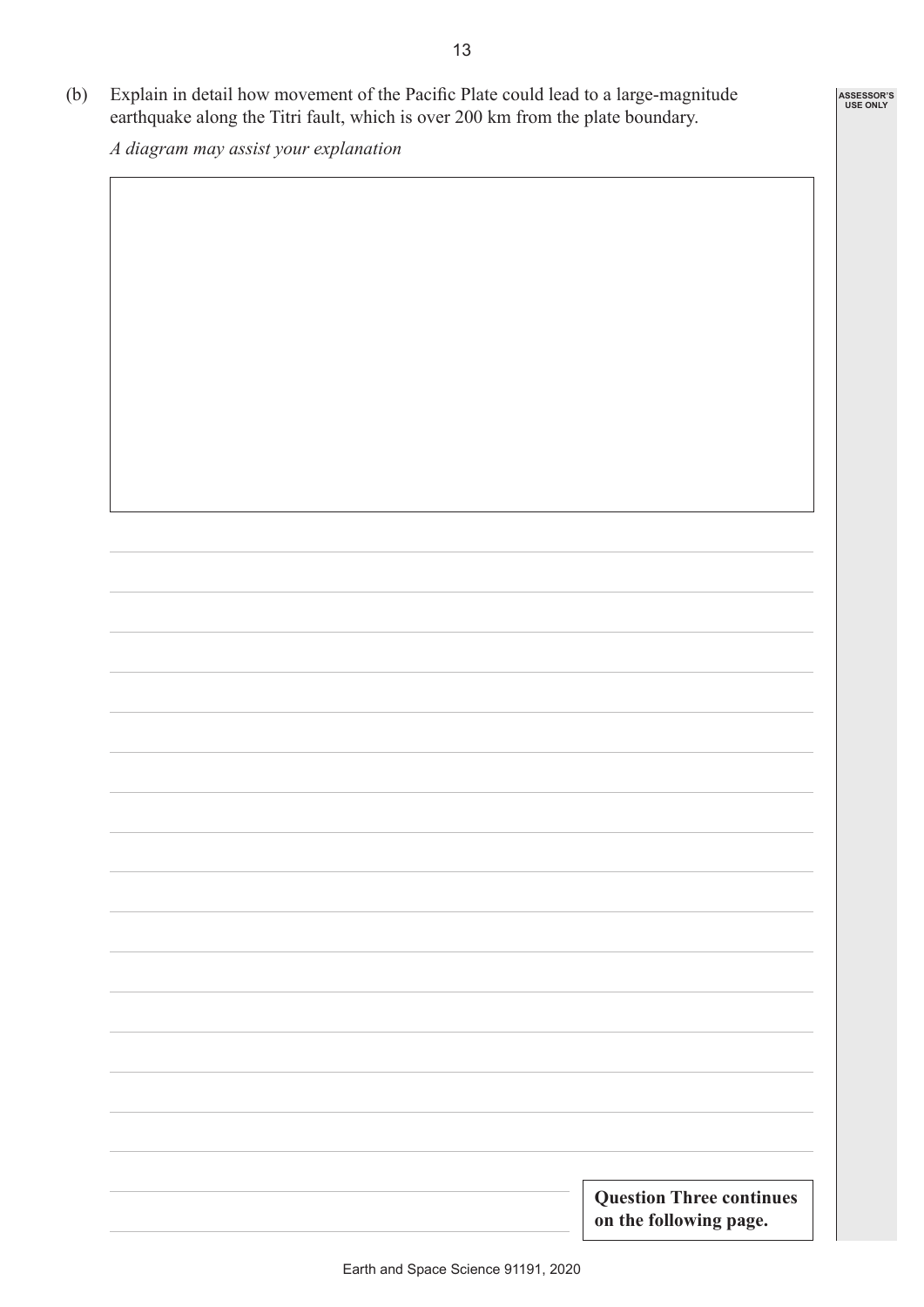**ASSESSOR'S USE ONLY**

(c) Discuss how a 3-metre uplift could be generated along the Titri fault. Your answer should refer to the type of fault movement. *A diagram may assist your explanation*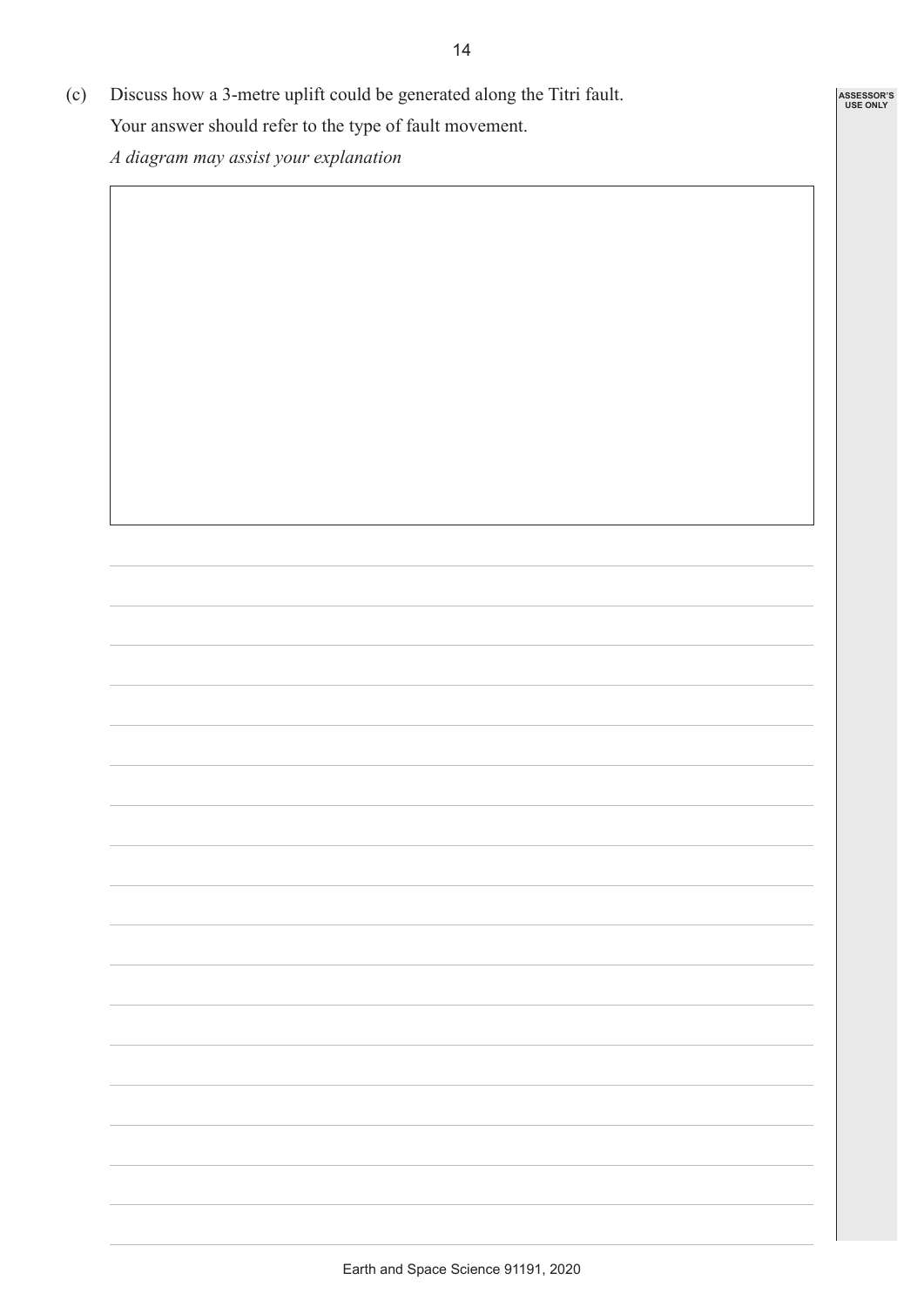| $\cdot$ $\sim$ |                        |
|----------------|------------------------|
|                |                        |
|                | ASSESSOR'S<br>USE ONLY |
|                |                        |
|                |                        |
|                |                        |
|                |                        |
|                |                        |
|                |                        |
|                |                        |
|                |                        |
|                |                        |
|                |                        |
|                |                        |
|                |                        |
|                |                        |
|                |                        |
|                |                        |
|                |                        |
|                |                        |
|                |                        |
|                |                        |
|                |                        |
|                |                        |
|                |                        |
|                |                        |
|                |                        |
|                |                        |
|                |                        |
|                |                        |
|                |                        |
|                |                        |
|                |                        |
|                |                        |
|                |                        |
|                |                        |
|                |                        |
|                |                        |
|                |                        |
|                |                        |
|                |                        |
|                |                        |
|                |                        |
|                |                        |
|                |                        |
|                |                        |
|                |                        |
|                |                        |
|                |                        |
|                |                        |
|                |                        |
|                |                        |
|                |                        |
|                |                        |
|                |                        |
|                |                        |
|                |                        |
|                |                        |
|                |                        |
|                |                        |
|                |                        |
|                |                        |
|                |                        |
|                |                        |
|                |                        |
|                |                        |
|                |                        |
|                |                        |
|                |                        |
|                |                        |
|                |                        |
|                |                        |